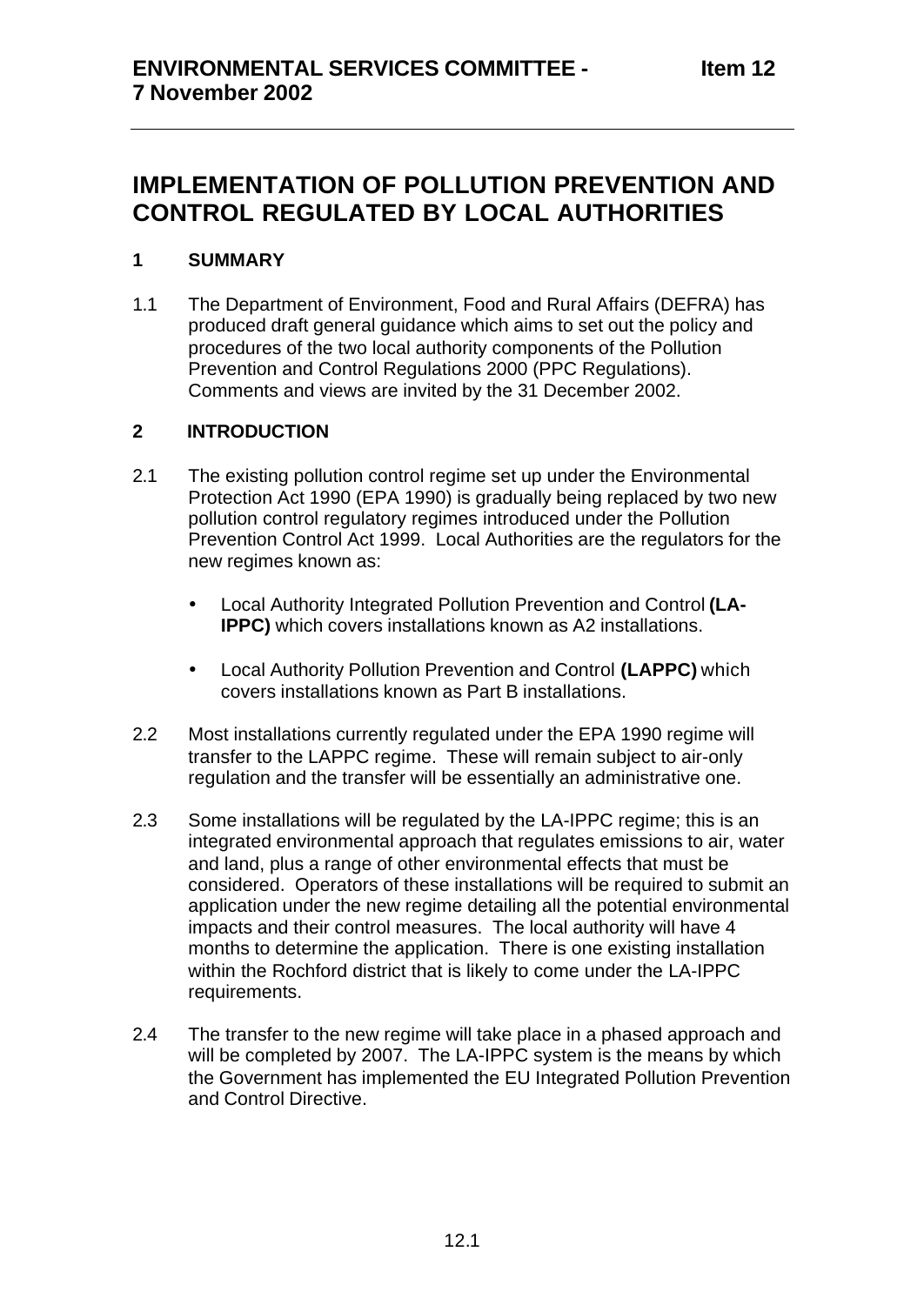## **3 SUMMARY OF GUIDANCE**

- 3.1 The guidance is a guide to issues and procedures relating to the making of applications, writing and granting permits, and regulating approved installations under the PPC Regulations. It contains the following details:
	- Definitions and their interpretation
	- Administrative procedures involved in making an application, varying or transferring a permit (including standard forms).
	- Relevant considerations in determining applications (including noise, vibration, odour, accidents and preventative measures and climate change levy).
	- Monitoring requirements, reporting, record keeping and inspections of installations.
	- Public registers and information requirements.
	- Appeals procedures
	- Overlap between PPC regime and other legislation.
	- Lists relevant dates for the transfer to LAPPC and LA-IPPC.

It is aimed at providing a strong framework for consistent and transparent regulation of processes and installations.

## **4 COMMENTS ON GUIDANCE**

- 4.1 The Department for Environment Food and Rural Affairs has requested comments on the draft guidance by 31 December 2002.
- 4.2 Generally the guidance is helpful providing a good level of detail and presented clearly. However, some suggested comments on these proposals are given below:
	- The A2 application procedure refers to exemptions for waste oil burners and vapour recovery. These are listed as part B installations that would be subject to the LAPPC, not the LA-IPPC, procedure.
	- There appear to be some differences in procedures for regulating waste oil burners less than 3 megawatts) and petrol vapour recovery. A brief summary of these differences would be useful*.*
	- There are a few areas where it is not clear whether the guidance applies to both regimes or just LA-IPPC e.g. the guidance on accidents and preventative measures.
	- The first industry sectors to be transferred to LAPPC and LA-IPPC will commence in April 2003. It is important that guidance for the transfer of installations, particularly for the A2 installations, is received in advance of this date. Local Authorities will need to set up procedures for processing the transfers. It is also important that operators understand the requirements and have time to respond as necessary. Sector specific guidance notes, some of which are out in